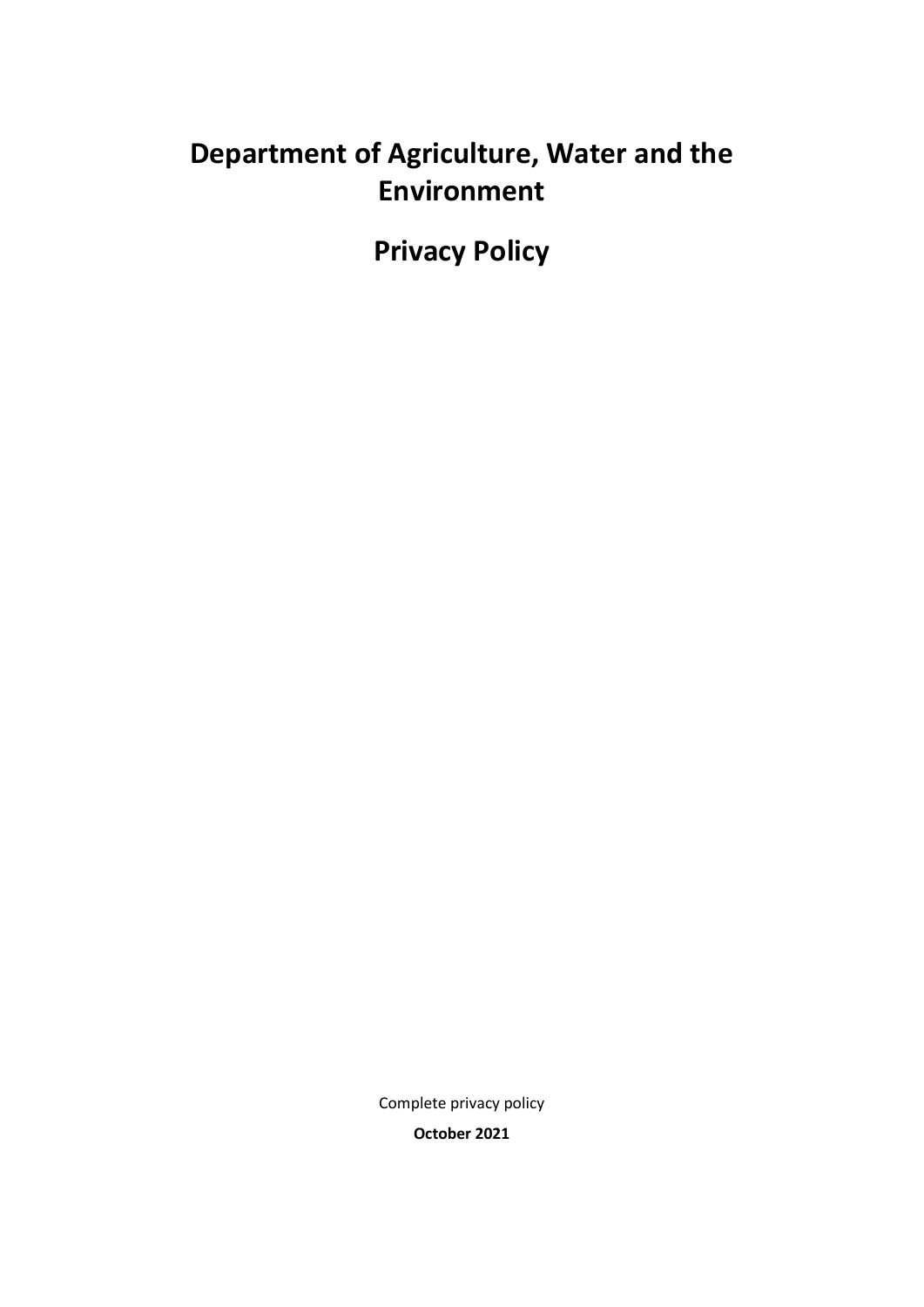### **Change history**

| Date created     | v1.0, April 2020, v2.0 June 2021, v3.0<br>October 2021 |
|------------------|--------------------------------------------------------|
| Document owner   | Chief Counsel, Legal Division                          |
| Date of approval | 2021                                                   |
| Version          | Three                                                  |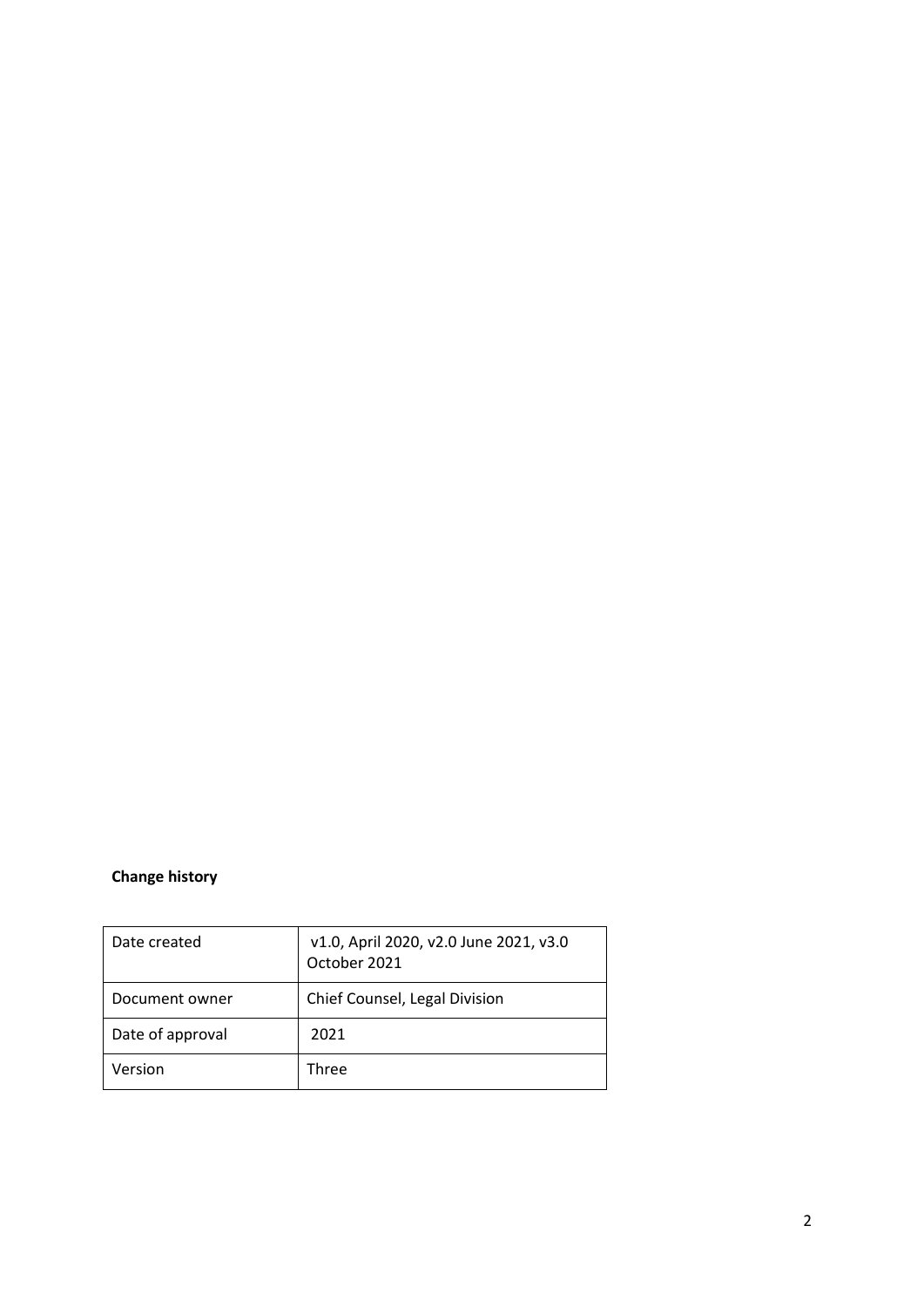# **Table of contents**

| Dealing with the department without being identified or using a pseudonym 5                        |  |
|----------------------------------------------------------------------------------------------------|--|
|                                                                                                    |  |
|                                                                                                    |  |
|                                                                                                    |  |
| Purposes for which the department collects, holds, uses and discloses your personal information 10 |  |
|                                                                                                    |  |
|                                                                                                    |  |
| How you can complain about the handling of your personal information and how the complaint will    |  |
|                                                                                                    |  |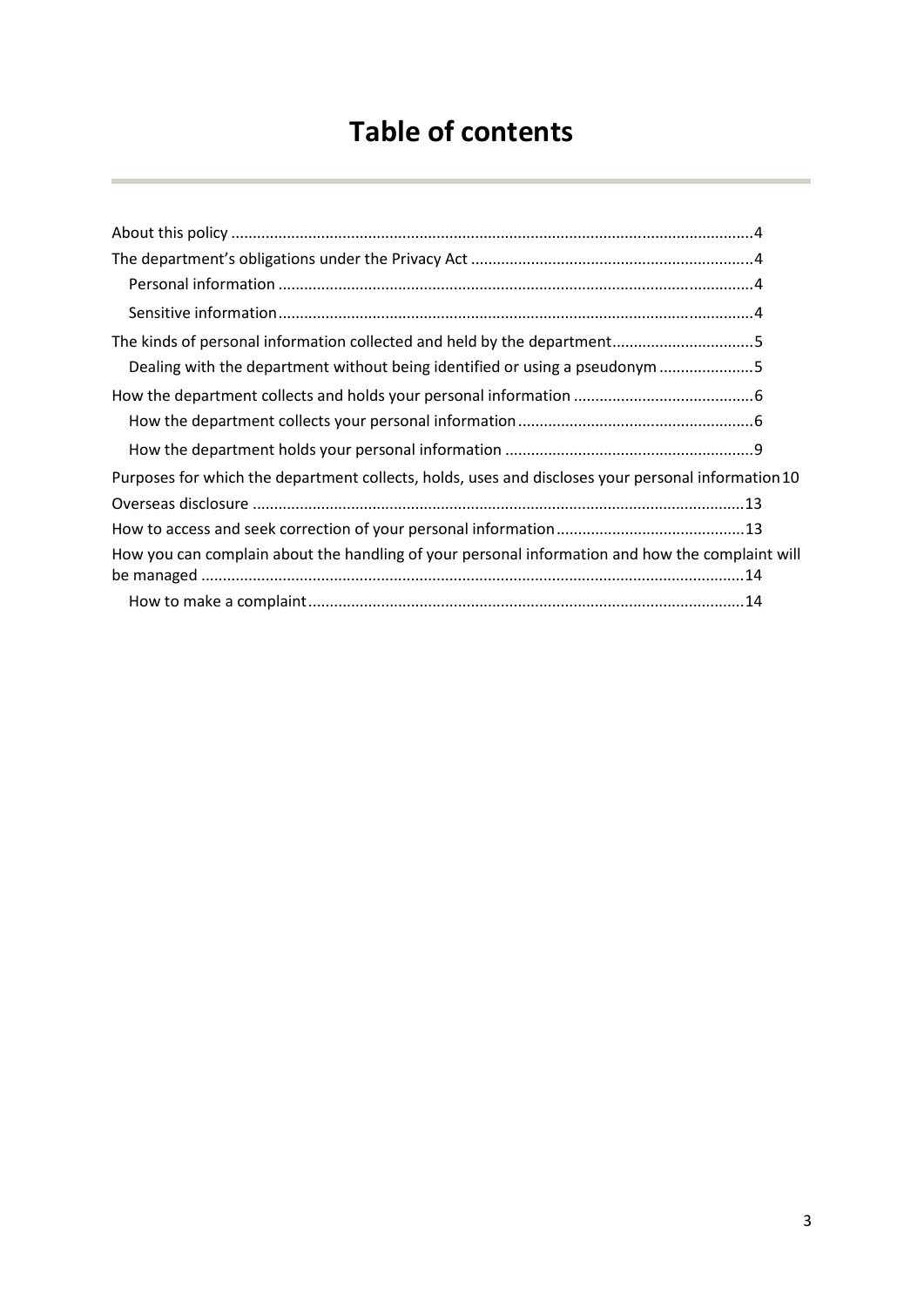# <span id="page-3-0"></span>**About this policy**

The purpose of this privacy policy is to:

- clearly communicate the personal information handling practices of the Department of Agriculture, Water and the Environment (department),
- enhance the transparency of the department's operations, and
- give individuals a better and more complete understanding of the sort of personal information the department holds, and the way the department handles that information.

This privacy policy has been developed to follow the 'layered policy' format, which means that it offers layers of greater or lesser detail so people can read as much as they wish and find what they need. If all you want is a snapshot of our personal information handling practices, you can have a look at the summary of the department's privacy policy. It offers an easy to understand summary of:

- how the department collects, uses, stores and discloses personal information, and
- how you can contact the department if you want to access or correct personal information the department holds about you.

If you wish to make any comments or suggestions about the privacy policy, you can do so by contacting the department via:

Email: privacy@awe.gov.au Mail: Privacy, Department of Agriculture, Water and the Environment, GPO Box 858, Canberra ACT 2601.

This privacy policy applies to the department and to offices which the department assists in complying with the *Privacy Act 1988* (Privacy Act) and the Australian Privacy Principles (APPs). Please contact the department if you have any queries regarding the application of this policy.

If you would like to request the privacy policy be made available in an alternate format or language, such as for the vision impaired, or for those from non-English speaking backgrounds, please also contact the department. Reasonable steps will be taken to provide alternate access.

This privacy policy is reviewed and updated annually.

### <span id="page-3-1"></span>**The department's obligations under the Privacy Act**

This privacy policy sets out how the department complies with its obligations under the Privacy Act. As an Australian Government agency, the department is bound by the APPs in the Privacy Act which regulate how government agencies collect, use, store and disclose personal information, and how individuals may access and correct personal information held about them.

#### <span id="page-3-2"></span>*Personal information*

The Privacy Act defines 'personal information' as:

*'information or an opinion about an identified individual, or an individual who is reasonably identifiable:* 

- *whether the information or opinion is true or not, and*
- *whether the information or opinion is recorded in a material form or not.'*

#### <span id="page-3-3"></span>*Sensitive information*

Sensitive information is a subset of personal information with additional requirements under the Privacy Act.

Sensitive information is defined in the Privacy Act as information or an opinion about an individual's racial or ethnic origin, political opinions, membership of a political association, religious beliefs or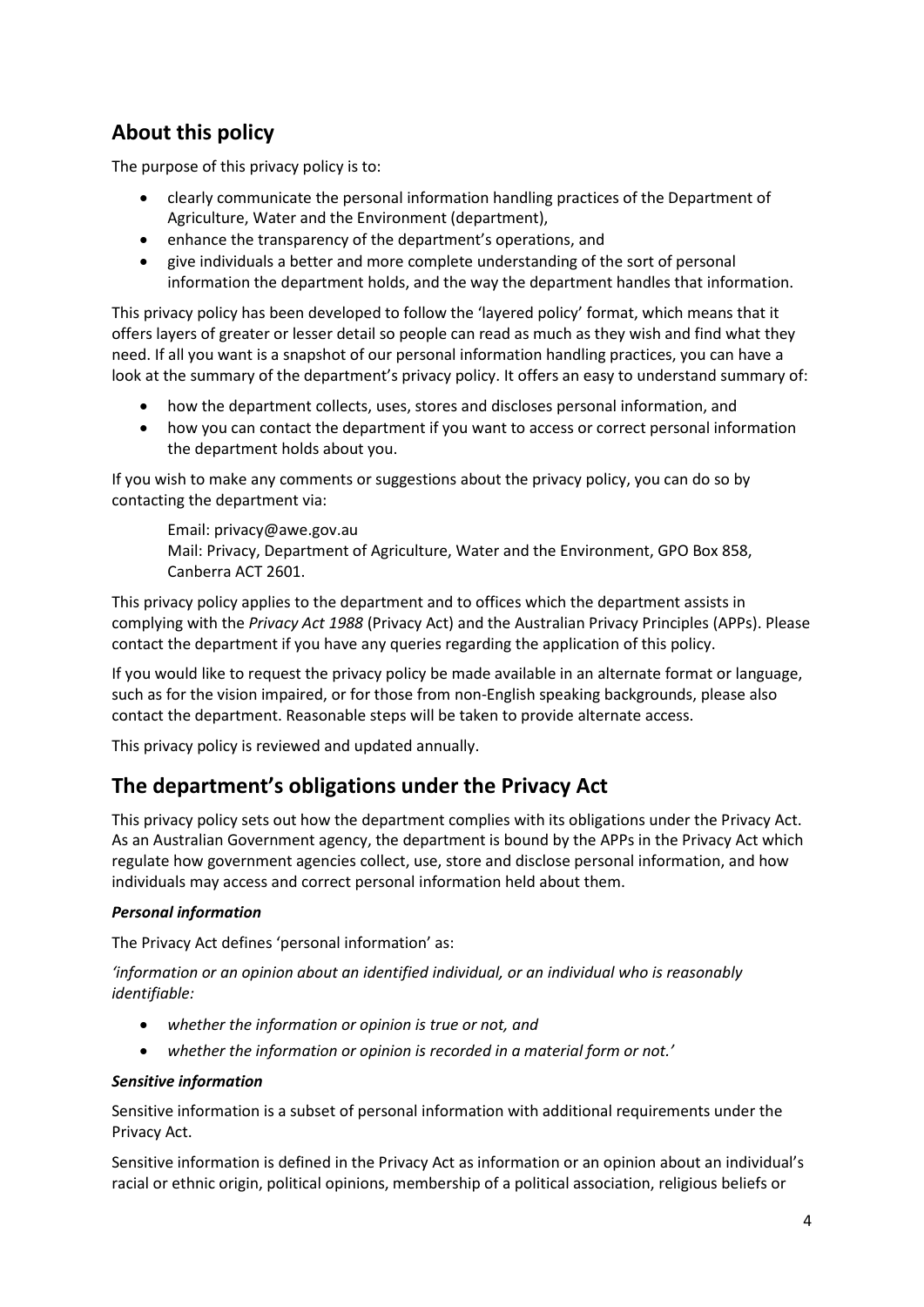affiliations, philosophical beliefs, membership of a professional or trade association, membership of a trade union, sexual orientation or practices, or criminal record that is also personal information; health information about an individual, genetic information about an individual, biometric information that is to be used for the purpose of automated biometric verification/identification and biometric templates.

## <span id="page-4-0"></span>**The kinds of personal information collected and held by the department**

The department collects and holds a variety of personal information. This information can include:

| <b>Information Type</b>                                              | <b>Description</b>                                                                                                                                                                                                                                                                                                                                                                                                                                                                                                                                                                                                                                                                                                                                                                                                                                                                                                                                                                                                                                                           |  |
|----------------------------------------------------------------------|------------------------------------------------------------------------------------------------------------------------------------------------------------------------------------------------------------------------------------------------------------------------------------------------------------------------------------------------------------------------------------------------------------------------------------------------------------------------------------------------------------------------------------------------------------------------------------------------------------------------------------------------------------------------------------------------------------------------------------------------------------------------------------------------------------------------------------------------------------------------------------------------------------------------------------------------------------------------------------------------------------------------------------------------------------------------------|--|
| Personal<br>information                                              | $\bullet$<br>name<br>age or birth date and gender<br>$\bullet$<br>contact details (including address, phone, facsimile number, and email<br>$\bullet$<br>addresses)<br>bank account details<br>$\bullet$<br>photographs, videos or audio of individuals<br>$\bullet$<br>employment details (including occupation, qualifications, CV and<br>$\bullet$<br>remuneration)<br>education details (level of education, study assistance and courses)<br>$\bullet$<br>financial information (ABN) - this may include credit card transactions,<br>$\bullet$<br>bank and property information<br>insurance details<br>$\bullet$<br>vessel and vehicle details<br>$\bullet$<br>emergency details including next of kin<br>$\bullet$<br>driver's licence and passport information<br>$\bullet$<br>travel details<br>$\bullet$<br>the products and services you have purchased or which you have enquired<br>$\bullet$<br>about, together with any additional information necessary to deliver those<br>products and services and to respond to your enquiries<br>opinions<br>$\bullet$ |  |
| Sensitive<br>information<br>(a subset of<br>Personal<br>information) | racial or ethnic origin<br>$\bullet$<br>political opinion or association<br>$\bullet$<br>religious beliefs or affiliations<br>$\bullet$<br>philosophical beliefs<br>$\bullet$<br>trade or professional associations and memberships<br>$\bullet$<br>union membership<br>$\bullet$<br>sexual orientation or practices<br>$\bullet$<br>criminal record<br>$\bullet$<br>health or genetic information<br>$\bullet$<br>biometric information<br>$\bullet$                                                                                                                                                                                                                                                                                                                                                                                                                                                                                                                                                                                                                        |  |

#### <span id="page-4-1"></span>*Dealing with the department without being identified or using a pseudonym*

The department will allow you to remain anonymous or use a pseudonym if you wish, when dealing with the department unless it is impractical or not possible to do so. Situations where you do not have to identify yourself or you can use a pseudonym may include when you seek general information about a program, grant, consultation process, importing or exporting process (for example). Identification will generally only be necessary where it would be appropriate or necessary to identify yourself, such as if you are enquiring about the status or details of your own application for a particular program.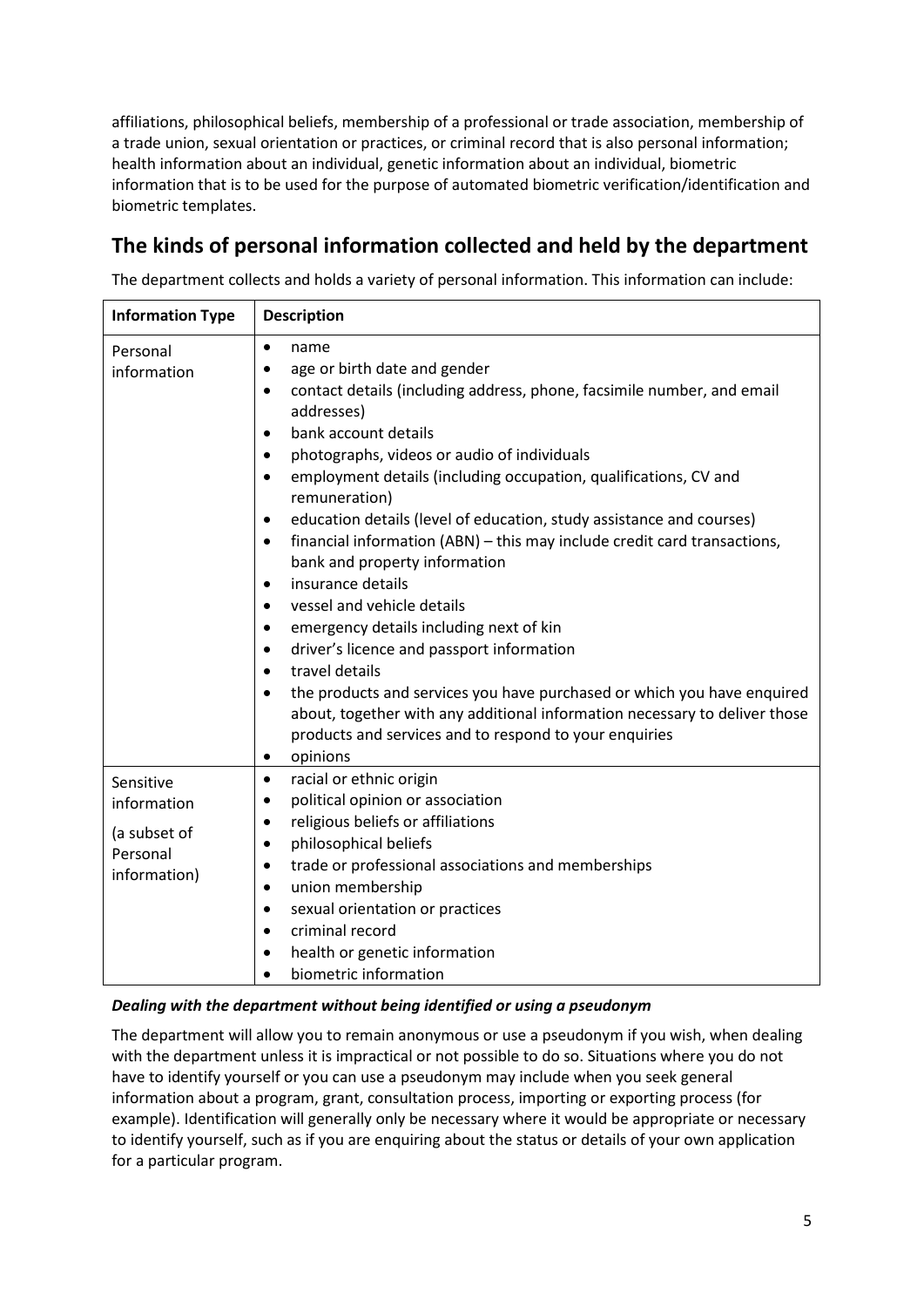## <span id="page-5-0"></span>**How the department collects and holds your personal information**

#### <span id="page-5-1"></span>*How the department collects your personal information*

The department will generally collect your personal information directly from you, unless it is unreasonable or impracticable to do so. There may be times when the department may collect personal information from your authorised agent or a third party.

Unsolicited personal information is also provided to the department from time to time by individuals (or other entities).

#### *Other entities that may collect your personal information on behalf of the department*

The department may also collect your personal information from individuals or organisations acting on behalf of the department, including those such as contracted service providers.

The department may also obtain your personal information collected by other Australian Government agencies and State or Territory, local and international government bodies. The department commonly collects your personal information through, or from the following agencies or bodies (this list is not exhaustive):

- Department of Health
- Department of Human Services
- Department of the Environment and Energy
- Department of Finance
- Department of Foreign Affairs and Trade
- Department of Infrastructure, Transport, Cities and Regional Development
- Department of Home Affairs
- State based health departments
- State based environment departments
- State based information departments
- Other portfolio agencies
- Industry groups or industry members who assist with the certification of goods (for example, the import or export of animal, plant or biological goods)
- Law enforcement agencies
- Medical practitioners for health assessments
- Financial institutions
- Legal representatives
- Universities
- Contracted service providers that assist in the department's human recourses, communications or information technology functions.

#### *Methods of collection*

The department collects personal information through a range of channels, including (but not limited to):

- paper and electronic forms
- databases
- telephone, facsimile and written correspondence (including emails)
- department websites (including online portals)
- social media websites
- online services
- surveys
- meetings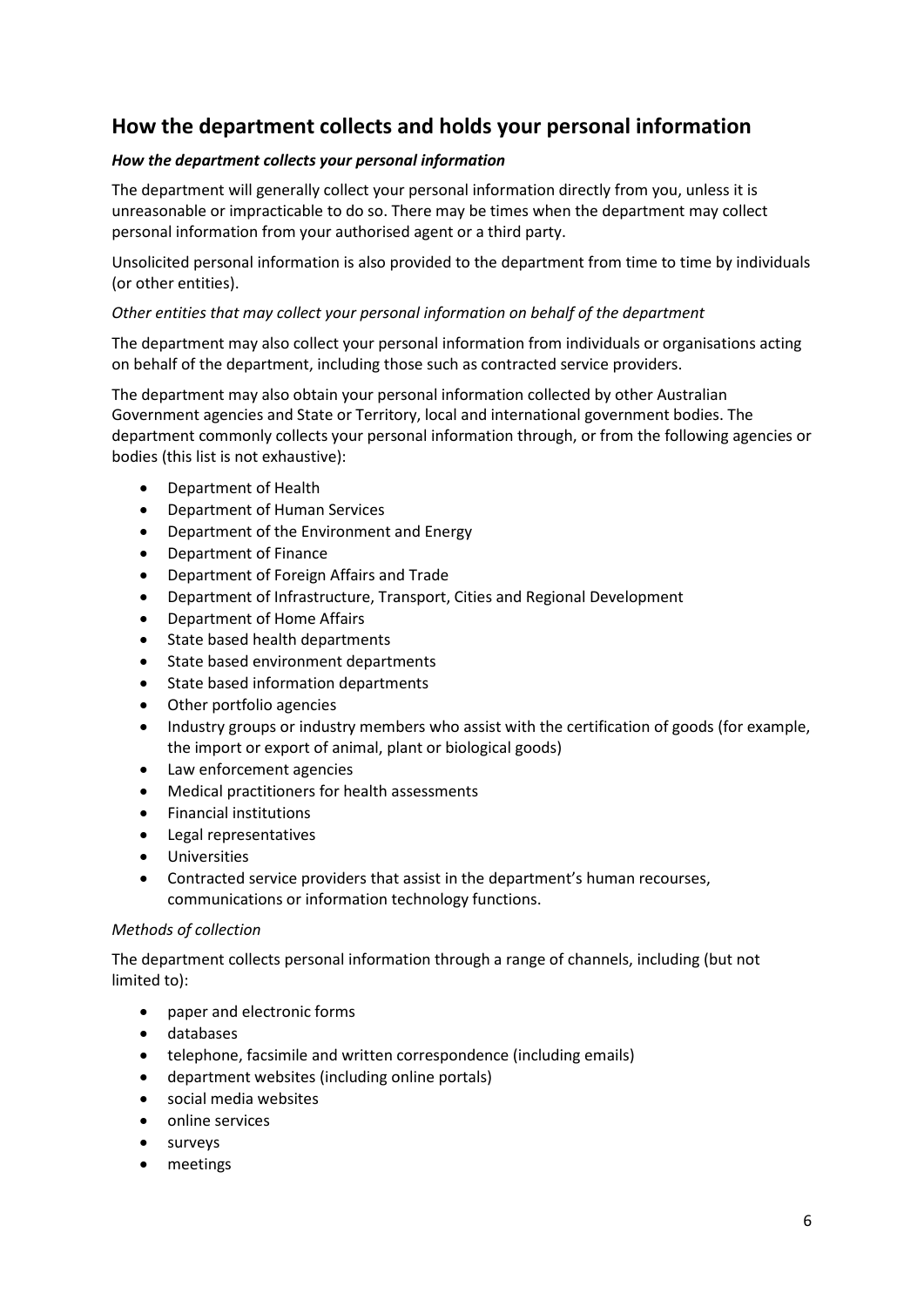taped interviews or audio visual recordings.

At or before the time the department collects your personal information (or as soon as practicable afterwards), the department will provide you with a privacy notice unless, it is unreasonable or impractical to do so.

#### *Information collected through our website and online services*

A variety of information is collected using the department's website and online services. Some of this may be personal information, which is summarised in the table below:

| <b>Information type</b>               | <b>Treatment</b>                                                                                                                                                                                                                                                                                                                                                                                                                                                                                |  |
|---------------------------------------|-------------------------------------------------------------------------------------------------------------------------------------------------------------------------------------------------------------------------------------------------------------------------------------------------------------------------------------------------------------------------------------------------------------------------------------------------------------------------------------------------|--|
| <b>Emails and</b><br>electronic forms | The department's servers may record your email address if you send the<br>department a message online. Your email address will not be added to a mailing<br>list unless you have provided it to the department in order to subscribe to one<br>of the department's subscription services.                                                                                                                                                                                                       |  |
|                                       | When you send the department a message online the department's servers may<br>also record your usage data in the form of page URLs that you have visited on<br>the department's websites. These URLs will be used for research purposes only<br>within the department.                                                                                                                                                                                                                          |  |
|                                       | Where you choose to send the department a completed electronic form that<br>includes your personal details, the department collects personal information<br>such as your name, address and email address. The information collected by<br>email or electronic forms will be used only for the purpose for which you<br>provided it, unless an exception applies.                                                                                                                                |  |
|                                       | For those who do not wish to use the internet to transmit information, the<br>department provides alternative ways of providing information. For example,<br>forms may be printed (or obtained in hard copy) and lodged by post.                                                                                                                                                                                                                                                                |  |
| Payment<br>information                | If you choose to pay for a service or product using secure credit card payment<br>facilities available on the department's website, you will be asked to provide<br>your credit card details. Credit card details are encrypted from the moment they<br>are entered into an electronic form. All other information entered into an<br>electronic form will be encrypted upon submission to the department.                                                                                      |  |
|                                       | The department stores encrypted credit card details only until the industry<br>standard charge back period has expired (currently 10 months).                                                                                                                                                                                                                                                                                                                                                   |  |
| Clickstream data                      | The department makes a record of your visit to the website and logs the<br>following information for statistical purposes: the user's Internet Protocol (IP)<br>address, the date and time of the visit to the site, the web pages accessed and<br>documents downloaded, the previous site visited, and the user's web browser<br>and operating system.                                                                                                                                         |  |
| Google Analytics                      | In addition to web server logs, the department's website also uses Google<br>Analytics, a web analytics service provided by Google Incorporated (Google).<br>Reports obtained from Google Analytics are used to help improve the<br>department's website. Google Analytics uses 'cookies' to help analyse how users<br>use the site.                                                                                                                                                            |  |
|                                       | The information generated by the cookie about your use of the website<br>(including your IP address) will be transmitted to and stored by Google on<br>servers in the United States of America. Google will use this information for the<br>purpose of evaluating your use of the department's website, compiling reports<br>on website activity for website operators and providing other services relating<br>to website activity and internet usage. Google may transfer this information to |  |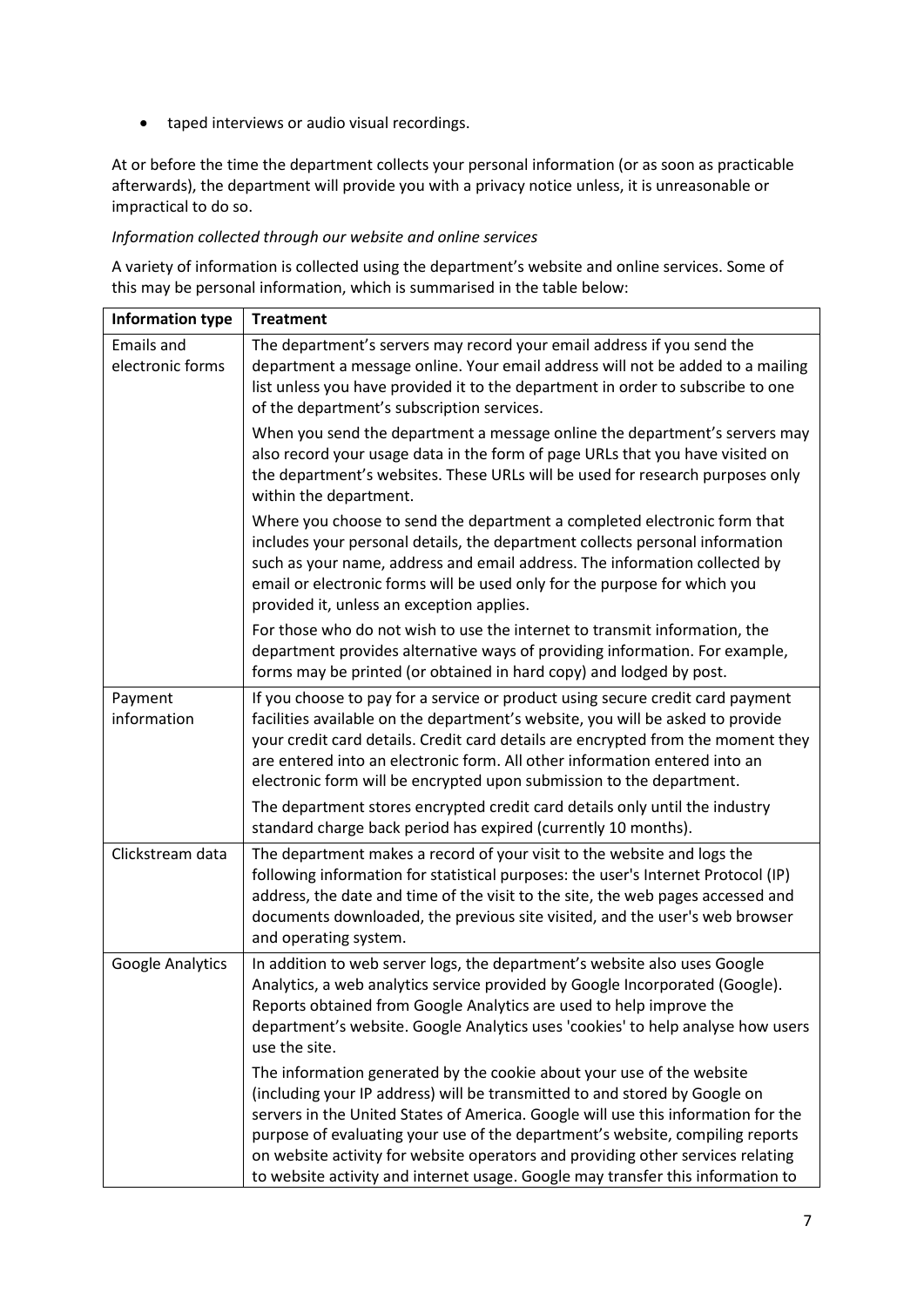|                           | third parties where required to do so by law, or where such third parties process<br>the information on Google's behalf. Google will not associate your IP address<br>with any other data held by Google.                                                                                                |
|---------------------------|----------------------------------------------------------------------------------------------------------------------------------------------------------------------------------------------------------------------------------------------------------------------------------------------------------|
|                           | By using the department's website, you consent to the processing of data about<br>you by Google in the manner and for the purposes set out above. Please refer to<br>Google's privacy policy for further information.                                                                                    |
| MailChimp                 | The department uses MailChimp to provide online tools to create, send and<br>manage emails for the purposes of distributing department newsletters and<br>similar communications.                                                                                                                        |
|                           | MailChimp may collect personal information, such as distribution lists that<br>contain email addresses, and other information relating to those email<br>addresses.                                                                                                                                      |
|                           | For further information about the type of personal information MailChimp<br>collects, refer to the MailChimp Privacy Policy available at:<br>https://mailchimp.com/legal/privacy/                                                                                                                        |
|                           | MailChimp is based in the United States of America (USA) and the information<br>collected about your use of the website (including your IP address) will be<br>transmitted to and stored by MailChimp on servers located outside Australia.                                                              |
|                           | The department is required to inform you that by subscribing to one of our<br>email newsletters:                                                                                                                                                                                                         |
|                           | you consent to your personal information being collected, used,<br>disclosed and stored as set out in MailChimp's Privacy Policy and agree<br>to abide by MailChimp's Terms of Use.                                                                                                                      |
|                           | you understand and acknowledge that this service utilises a MailChimp<br>platform, which is located in the USA and relevant legislation of the USA<br>will apply.                                                                                                                                        |
|                           | Australian Privacy Principle 8.1 contained in Schedule 1 of the Privacy<br>$\bullet$<br>Act will not apply.                                                                                                                                                                                              |
|                           | you understand and acknowledge that MailChimp is not subject to the<br>Privacy Act and you will not be able to seek redress under the Privacy<br>Act but will need to seek redress under the laws of the USA.                                                                                            |
|                           | You can opt out of the department's mailing list if you choose the 'unsubscribe'<br>service provided by MailChimp in every email, or by contacting<br>https://www.awe.gov.au/about/contact                                                                                                               |
|                           | You can also disable or refuse cookies or disable Flash player; however, you may<br>not be able to use the services provided by MailChimp if cookies are disabled.                                                                                                                                       |
| SurveyMonkey              | Where appropriate, the department collects information through<br>SurveyMonkey, a United States-based service. Through SurveyMonkey, the<br>department conducts surveys. SurveyMonkey adheres to its own privacy policy<br>which is available at: https://www.surveymonkey.com/mp/legal/privacy-policy/. |
| <b>Biosecurity Portal</b> | The Biosecurity Portal allows importers, Customs Brokers and Approved<br>Arrangements to book and manage inspections.                                                                                                                                                                                    |
|                           | Personal information collected by the Biosecurity Portal is treated as<br>confidential and is protected by the Privacy Act 1988 (Cth). When registering as                                                                                                                                               |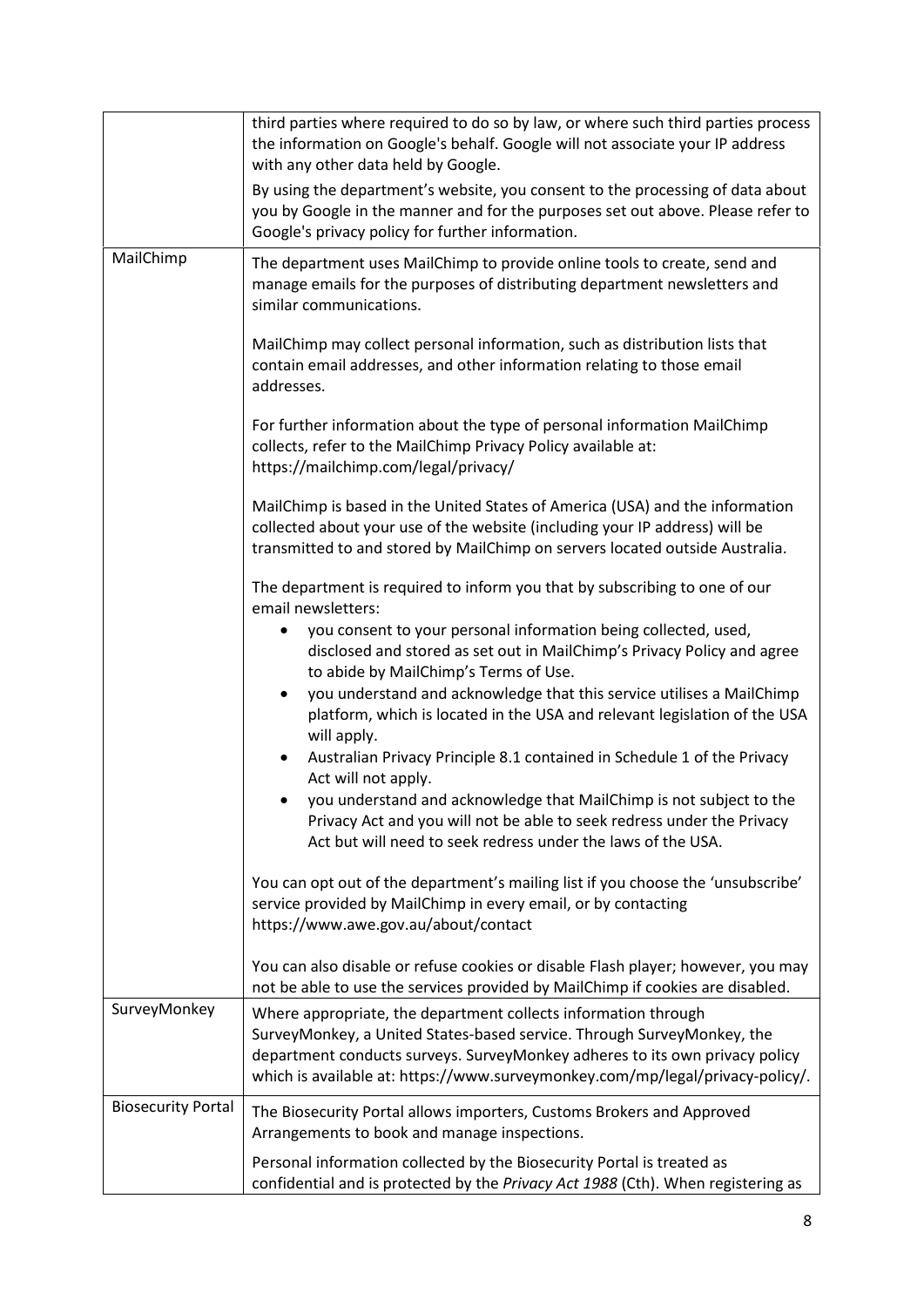| a new user on the Biosecurity Portal, the Department of Agriculture, Water and<br>the Environment will record your name, e-mail address, telephone number,<br>occupation, organisation, and other personal information provided to meet<br>security requirements and for the delivery, administration and ongoing<br>development of the Biosecurity Portal services.                     |
|------------------------------------------------------------------------------------------------------------------------------------------------------------------------------------------------------------------------------------------------------------------------------------------------------------------------------------------------------------------------------------------|
| The Biosecurity Portal is integrated with myGovID and the Powerapps Portal.<br>The Biosecurity Portal receives personal information (including first name, last<br>name, ABN and email address) from myGovID and passes this information to the<br>Powerapps Portal. Both myGovID and the Powerapps Portal use cookies.                                                                  |
| Below is a summary of the cookies used by these portals.                                                                                                                                                                                                                                                                                                                                 |
| myGovID                                                                                                                                                                                                                                                                                                                                                                                  |
| myGovID is administered by Services Australia and uses session-based cookies.<br>Session based cookies are temporary cookie files transferred to your computer<br>and erased when you close your browser. These cookies are used by myGov to<br>allow you to perform functions within myGov once you have signed in and to<br>gather anonymous website usage data to help improve myGov. |
| myGovID does not use persistent cookies. These are cookies that remain on your<br>hard drive until you erase them, or they expire.                                                                                                                                                                                                                                                       |
| You can change your web browser setting to reject cookies, however, some<br>functionality on the myGov website may be affected if you reject cookies.                                                                                                                                                                                                                                    |
| For more details, please see:<br>https://my.gov.au/mygov/content/html/privacy.html                                                                                                                                                                                                                                                                                                       |
| <b>Powerapps Portal</b>                                                                                                                                                                                                                                                                                                                                                                  |
| The Powerapps Portal uses a range of different cookies for a variety of purposes.<br>Most of these cookies are session-based cookies. For more information about<br>the Powerapps Portal please see: https://docs.microsoft.com/en-<br>us/powerapps/maker/portals/admin/portal-cookies                                                                                                   |

#### <span id="page-8-0"></span>*How the department holds your personal information*

The department is considered to 'hold' your personal information where it:

- physically possesses a record containing your personal information, or
- has the right or power to deal with the information, even if it does not physically possess it (such as where the personal information is stored on servers owned or operated by a third party, to which the department has access to, or in archived files).

#### *Storage and security*

The department holds personal information in a range of audio-visual, paper and electronic based records (including in cloud-based applications and services). The department complies with the Australian Government Protective Security Policy Framework for protecting departmental resources (including information) from harm or unauthorised access. Personal information is held in accordance with the collection and security requirements of the APPs, and the department's own policies and procedures.

*Personal information held by third parties.*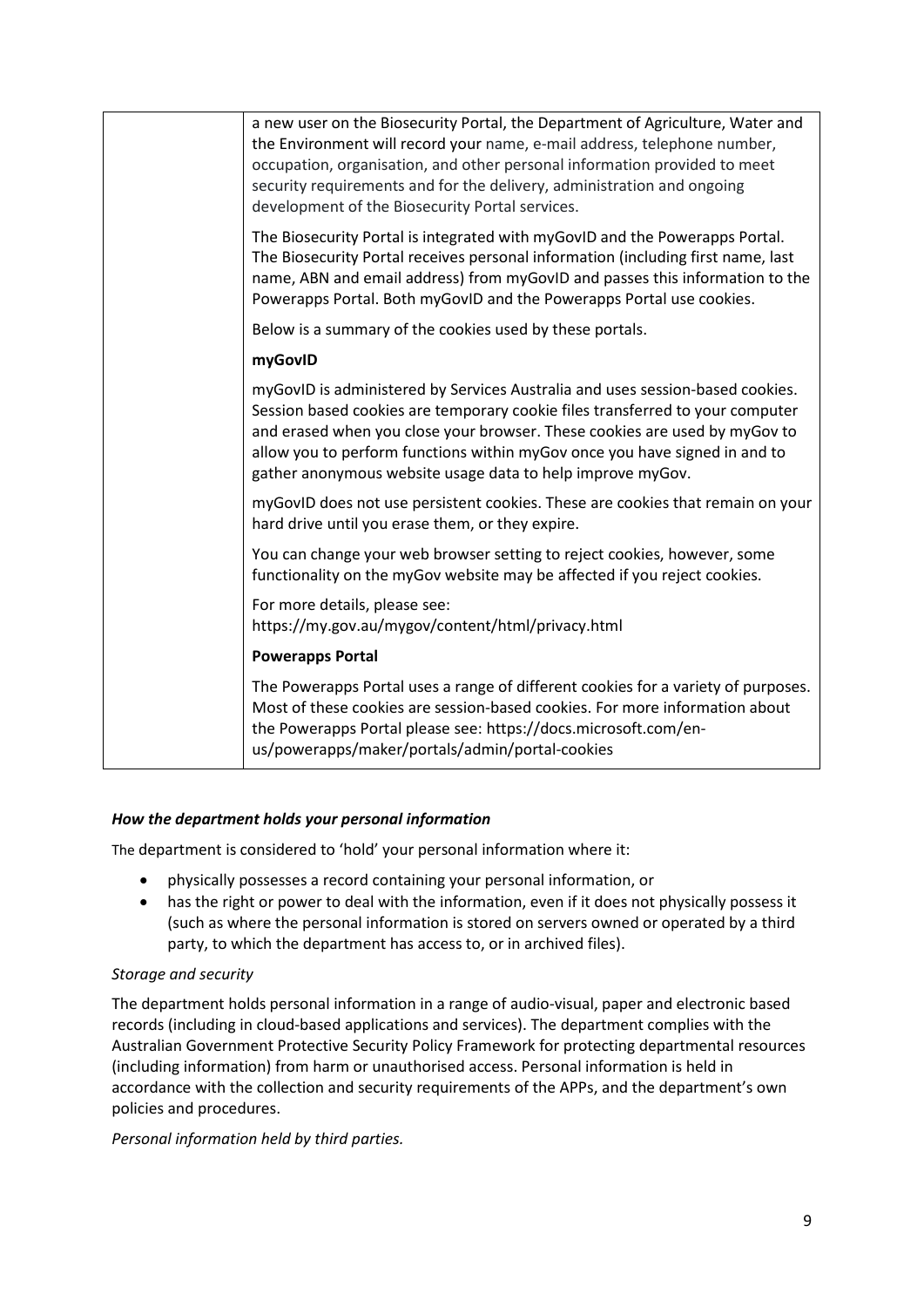Under the Privacy Act, the department is required to take measures to ensure that when your personal information is to be held by a third party, that the third party complies with the same privacy requirements applicable to the department.

The department has privacy clauses in all its legal documents, including funding deeds, services and contracts. This is to ensure third parties that the department deals with are required to handle personal information in accordance with the APPs.

#### *Retention and destruction of personal information*

The department will take reasonable steps to destroy or de-identify your personal information if the department no longer needs it for any purpose for which the information may be used or disclosed, unless:

- it is contained in a Commonwealth record, or
- the department is required by law or a court/tribunal order to retain the information.

# <span id="page-9-0"></span>**Purposes for which the department collects, holds, uses and discloses your personal information**

The purpose for the department collecting your personal information is important as it limits how the department can use and disclose your personal information. Unless an exception under the Privacy Act applies, the department will:

- only use or disclose your personal information for the purpose it was collected, and
- notify you of this purpose at the time of collection, or as soon as practicable after collection.
- only use or disclose your personal information for another purpose where it is able to do so in accordance with the Privacy Act.

There are a number of general purposes for which the department may collect your personal information. The table below outlines the purposes for which personal information is typically collected, including information about how personal information may be used and disclosed consistent with that purpose. It also includes some brief information regarding how the department restricts access to your personal information.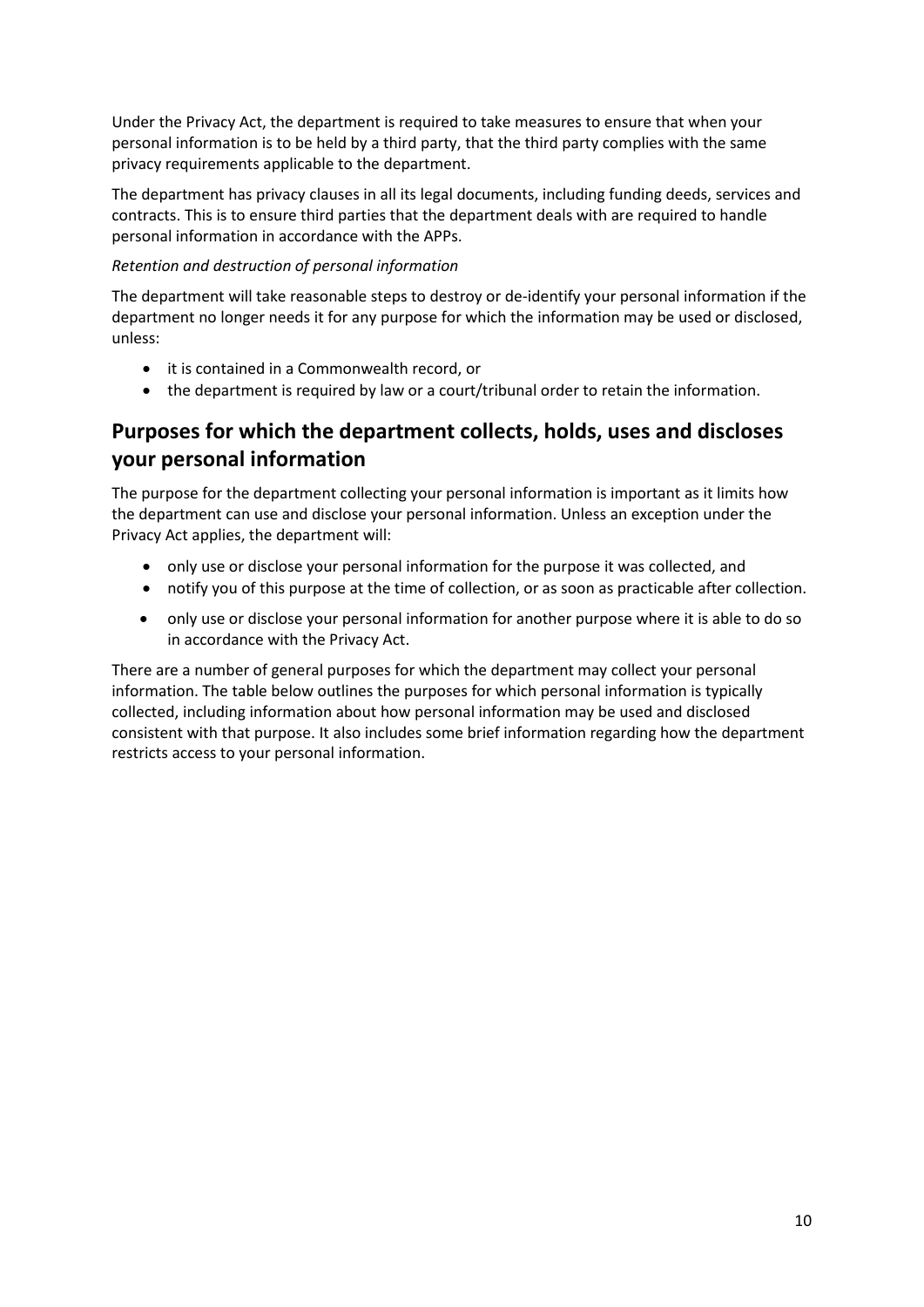| <b>Purpose of collection</b>                                                                                                                                                                                                                                                                                                                                                                         | Use and disclosure                                                                                                                                                                                                                                                                                                                                                                                                                                                                                                                                                                                                                                           |
|------------------------------------------------------------------------------------------------------------------------------------------------------------------------------------------------------------------------------------------------------------------------------------------------------------------------------------------------------------------------------------------------------|--------------------------------------------------------------------------------------------------------------------------------------------------------------------------------------------------------------------------------------------------------------------------------------------------------------------------------------------------------------------------------------------------------------------------------------------------------------------------------------------------------------------------------------------------------------------------------------------------------------------------------------------------------------|
| To manage the department's workforce and public<br>office holders, including functions such as on-<br>boarding, engagement, assignment, transfer,<br>separation, payroll, leave, travel, training,<br>performance, emergency protocol management,<br>workplace safety, facility and asset management<br>(including vehicles), work station set up (including<br>remote access) and related purposes. | Personal information may be disclosed to relevant<br>officers in the department, the Australian National Audit<br>Office and Australian Public Service Commission,<br>overseas agencies or other Commonwealth Government<br>entities. In the case of workplace investigations or<br>compensable claims, personal information may be<br>disclosed to Comcare, Comcover or law enforcement<br>and legal advisors.                                                                                                                                                                                                                                              |
| To provide secretariat functions to the department<br>and independent committees, boards, panels,<br>councils and other related bodies.                                                                                                                                                                                                                                                              | Personal information will be used to contact members<br>regarding meetings, providing meeting papers,<br>providing payments, finalising minutes on the outcomes<br>of the meetings and other secretariat related functions.<br>In some circumstances the department may share<br>secretariat duties with other Commonwealth or state<br>based government agencies. In these circumstances,<br>personal information will be disclosed or accessed by<br>secretariat officers from the other responsible<br>government agency. Secretariat members' personal<br>information may be disclosed on relative department,<br>ministerial or industry body websites. |
| To communicate with advisory groups, businesses,<br>committees, individuals, panels, projects and<br>stakeholder groups.                                                                                                                                                                                                                                                                             | Personal information will be used to communicate with<br>individuals. It may be disclosed to relevant third parties<br>and in some circumstances may disclose the contact<br>details of members on a restricted database, for<br>members of particular interest groups.                                                                                                                                                                                                                                                                                                                                                                                      |
| Appointing and maintaining individuals to statutory<br>authorities, accreditation programs, committees,<br>councils and other portfolio bodies.                                                                                                                                                                                                                                                      | Personal information will be used and/or disclosed to<br>decision makers (which may include external parties,<br>including ministers or the chair of such committees).<br>Biographical information may be disclosed on the<br>department's website or in media announcements<br>regarding particular appointments.                                                                                                                                                                                                                                                                                                                                           |
| To communicate, maintain and provide information<br>to grantees, stakeholders or other interested parties<br>who contact the department (or the minister/<br>parliamentary secretary) regarding applications,<br>submissions, contracts, requests for tender and<br>consultancies.                                                                                                                   | Personal information may be disclosed to third parties<br>who manage or maintain the project on behalf of the<br>department.                                                                                                                                                                                                                                                                                                                                                                                                                                                                                                                                 |
| To maintain information details relating to permits,<br>intentions, licensing, financial processes or<br>approving applications for domestic, imported or<br>exported plant, food, animal or biological goods.                                                                                                                                                                                       | Personal information will be used for the approval of<br>applications or licenses, the decision maker will have<br>access to the relevant personal information. Personal<br>information may be disclosed on the department's<br>website or to other Australian or overseas entities.                                                                                                                                                                                                                                                                                                                                                                         |
| To provide stakeholders and other interested parties<br>copies of department information, publications and<br>newsletters.                                                                                                                                                                                                                                                                           | Personal information may be disclosed to third parties<br>who undertake mail out services on behalf of the<br>department.                                                                                                                                                                                                                                                                                                                                                                                                                                                                                                                                    |
| To manage, assess, evaluate and monitor                                                                                                                                                                                                                                                                                                                                                              | Personal information will be used for the purposes of                                                                                                                                                                                                                                                                                                                                                                                                                                                                                                                                                                                                        |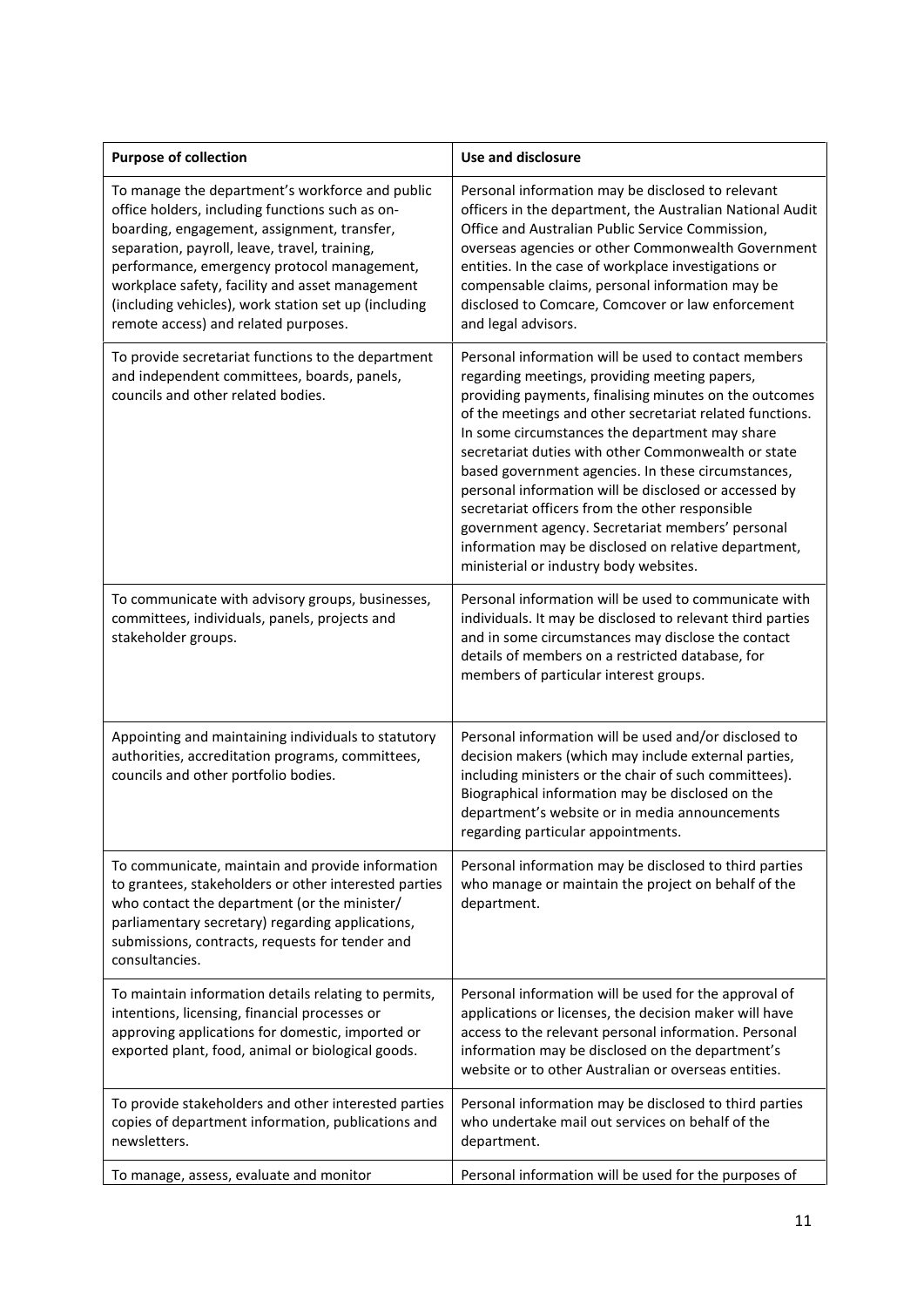| <b>Purpose of collection</b>                                                                                                                                                                                                                            | <b>Use and disclosure</b>                                                                                                                                                                                                                                                                                                                                                                                                                                                                                                                                                                                                                                                                          |
|---------------------------------------------------------------------------------------------------------------------------------------------------------------------------------------------------------------------------------------------------------|----------------------------------------------------------------------------------------------------------------------------------------------------------------------------------------------------------------------------------------------------------------------------------------------------------------------------------------------------------------------------------------------------------------------------------------------------------------------------------------------------------------------------------------------------------------------------------------------------------------------------------------------------------------------------------------------------|
| department legislative compliance, policies and<br>programs (including assistance packages, tax offsets,<br>grants (including discretionary) and FOI requests).                                                                                         | collection. The department may disclose personal<br>information to the Australian Tax Office, other state<br>government departments, external bodies, consultants<br>or related officials responsible for the assessment or<br>oversight of grants or to evaluate the effectiveness of<br>grants. The Australian National Audit Office and other<br>potential external audit providers will undertake audits<br>of department programs and at times this will include<br>the disclosure of personal information. In line with<br>relevant legislation, and requirements under the Privacy<br>Act, personal information of successful grant recipients<br>is published on the department's website. |
| To record and make payments to grantees,<br>consultants, contractors and other stakeholder<br>groups.                                                                                                                                                   | Personal information would usually be disclosed to the<br>Reserve Bank of Australia to ensure payments are made.                                                                                                                                                                                                                                                                                                                                                                                                                                                                                                                                                                                   |
| To allow for the selection of award winners,<br>grantees, consultancies or contractors for<br>department programs or business.                                                                                                                          | Personal information will be used for the purposes of<br>assessing successful award winners, grantees,<br>consultancies or contractors. Personal information will<br>generally not be disclosed outside the department.                                                                                                                                                                                                                                                                                                                                                                                                                                                                            |
| Department submissions.                                                                                                                                                                                                                                 | Personal information will be used to maintain contact<br>information to allow for follow up or dissemination of<br>submissions made to the department. Personal<br>information may be published on the department's<br>website.                                                                                                                                                                                                                                                                                                                                                                                                                                                                    |
| To maintain information and contact details for the<br>purposes of auditing, compliance, cost recovery,<br>regulatory purposes, leasing, levies, inspections,<br>enforcement activities, investigations (legal / non-<br>legal) and financial dealings. | In some circumstances personal information may be<br>published on the department's website or disclosed to<br>third parties (private and statutory organisations) in line<br>with legislation and the requirements of the Privacy Act.<br>Enforcement and investigative activities may include the<br>disclosure of personal information to other relevant<br>Commonwealth and State based enforcement agencies,<br>as well as the Commonwealth's legal advisors.                                                                                                                                                                                                                                  |
| To maintain details of academics, professionals,<br>speakers, scientists and subject matter experts who<br>provide advice or information to the department, or<br>conduct training or assessment on behalf of the<br>department on a non-ongoing basis. | In some circumstances personal information maybe be<br>disclosed to third parties directly associated with the<br>program's functions or when required on the<br>department's website.                                                                                                                                                                                                                                                                                                                                                                                                                                                                                                             |
| To nominate applicants for national or international<br>awards, scholarships or fellowships.                                                                                                                                                            | Personal information is likely to be disclosed to external<br>sponsors and/or assessors and successful applicants. It<br>may also be disclosed on the department's website or<br>relevant websites.                                                                                                                                                                                                                                                                                                                                                                                                                                                                                                |
| To provide information or respond to any<br>complaints, compliments or enquiries (including<br>social media).                                                                                                                                           | Personal information may be disclosed to other<br>portfolio agencies.                                                                                                                                                                                                                                                                                                                                                                                                                                                                                                                                                                                                                              |
| To undertake research, surveys and reports of<br>agricultural activities and businesses.                                                                                                                                                                | Personal information may be disclosed to other<br>portfolio agencies and SurveyMonkey.                                                                                                                                                                                                                                                                                                                                                                                                                                                                                                                                                                                                             |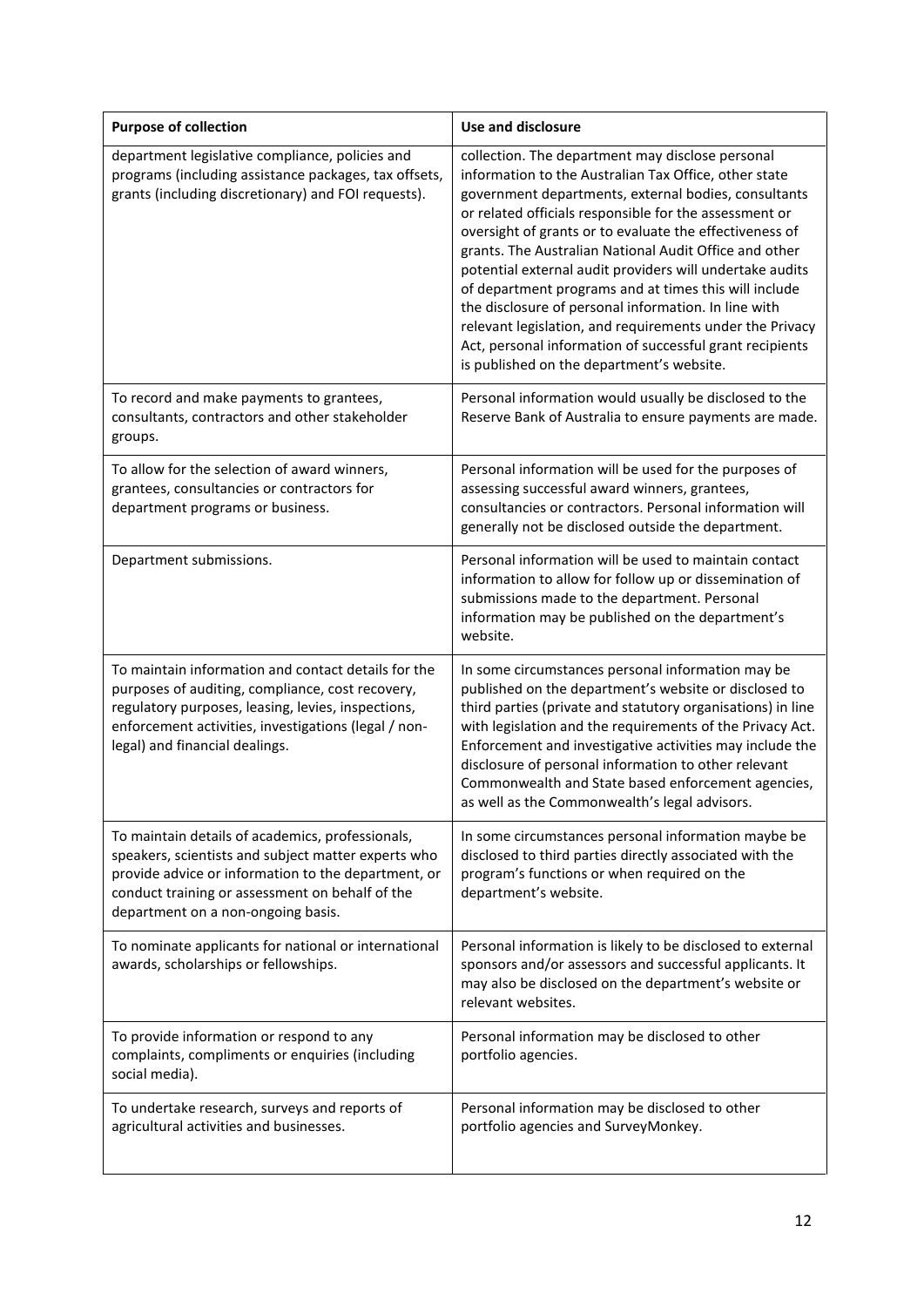| <b>Purpose of collection</b>         | Use and disclosure                                                                                                                                                        |
|--------------------------------------|---------------------------------------------------------------------------------------------------------------------------------------------------------------------------|
| To administer portfolio legislation. | Personal information may be used to administer<br>portfolio legislation or may be disclosed to other<br>agencies in the course of administering portfolio<br>legislation. |

#### *Privacy Impact Assessments*

The department is committed to undertaking Privacy Impact Assessments (**PIA**) for high privacy risk projects.

The *Privacy (Australian Government Agencies Governance) APP Code 2017* (Privacy Code) requires that PIAs are conducted for all high privacy risk projects. Section 12(2) of the Privacy Code states that a project may be a high privacy risk project if the agency reasonably considers that the project involves any new or changed ways of handling personal information that are likely to have a significant impact on the privacy of individuals.

The department maintains a public register of the PIAs it conducts which is available on the department's website at: http://www.awe.gov.au/about/commitment/privacy

### <span id="page-12-0"></span>**Overseas disclosure**

The department discloses personal information to overseas recipients in limited circumstances. This may include, for example, disclosure to peer reviewers anywhere in the world where the appropriate scientific expertise exists. In the event that the department discloses your personal information to an overseas recipient, it will take such steps as are reasonable to ensure that the overseas recipient does not breach the APPs, unless an exception applies.

### <span id="page-12-1"></span>**How to access and seek correction of your personal information**

Individuals have a right to request access to their personal information and to request its correction if it is inaccurate, out of date, incomplete, irrelevant or misleading.

The department will take reasonable and practicable steps to provide you access and/or make a correction to your personal information within 30 calendar days, unless the department considers there is a sound reason under the Privacy Act or other relevant law to withhold the information, or not make the changes. The department will not charge you for providing your personal information to you, or for the costs of making any corrections to your personal information.

If the department does not provide you access to your personal information, or refuses to correct your personal information, where reasonable the department will:

- provide you with a written notice including the reasons for the refusal;
- provide you with information regarding available complaint mechanisms; and,
- at your request, take reasonable steps to associate a statement with the personal information that you believe it to be inaccurate, out of date, incomplete, irrelevant or misleading.

Otherwise, if the department corrects your personal information, at your request, the department will also take reasonable steps to notify other agencies or organisations (bound by the Privacy Act) of the correction; if the department has previously disclosed your personal information to those agencies or organisations.

If you are an external client or stakeholder you should contact the relevant business area within the department, in writing, for access to or correction of your personal information. For example,